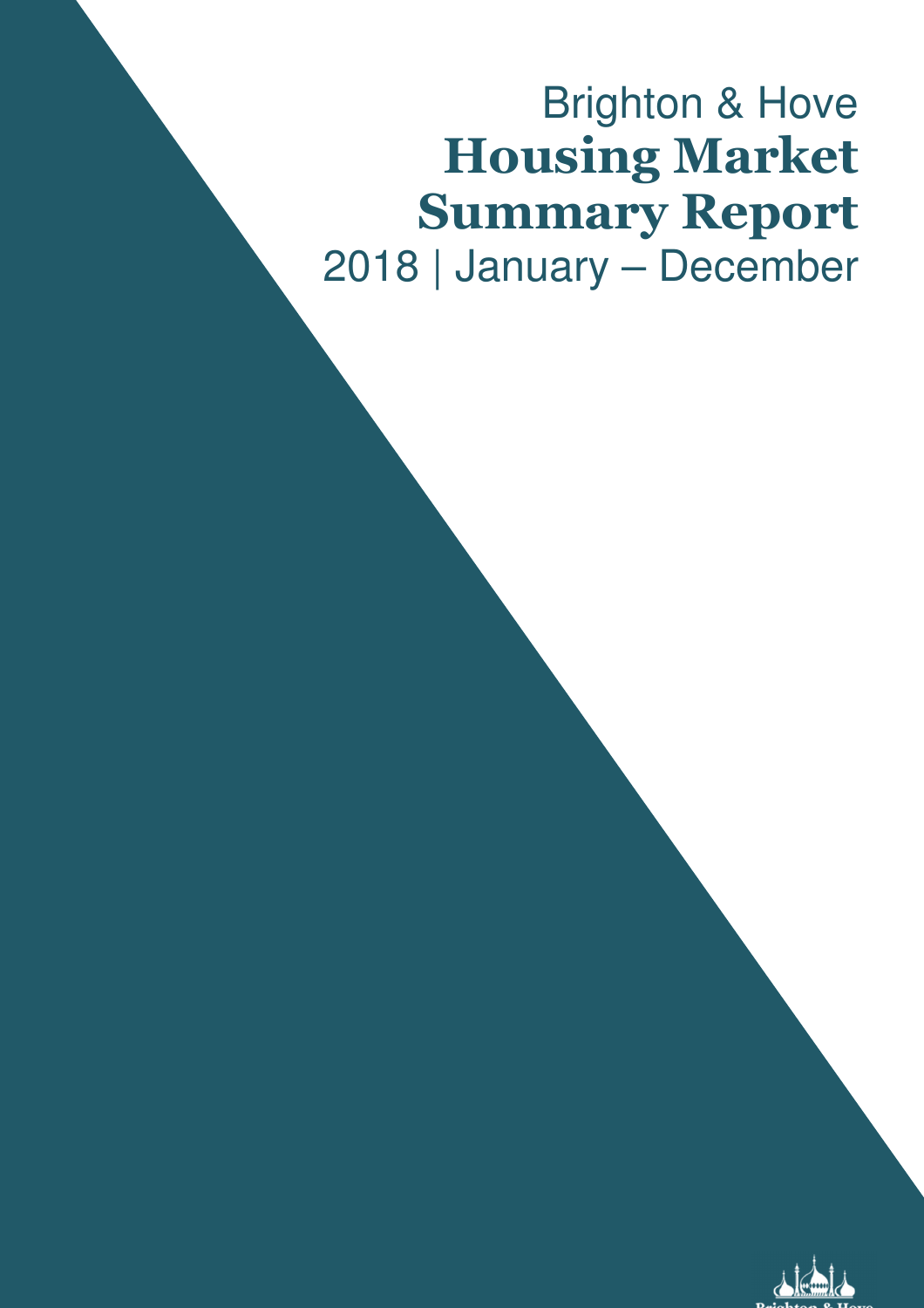## Section: 1 Buying in Brighton & Hove

### 2018: The average advertised cost to buy

#### **Flats**

The table and charts provide an analysis of the advertised cost to buy a flat in the city during 2018.

| 2018                             | <b>Studio Flat</b> | 1 Bed Flat | 2 Bed Flat |
|----------------------------------|--------------------|------------|------------|
| Average                          | £181,414           | £251,689   | £367,035   |
|                                  |                    |            |            |
| Highest                          | £350,000           | £525,000   | £1,000,000 |
| Lowest                           | £85,000            | £98,000    | £119,500   |
|                                  |                    |            |            |
| Half the prices were higher than | £180,000           | £250,000   | £350,000   |
| Most frequent price              | £190,000           | £250,000   | £350,000   |
|                                  |                    |            |            |
| 30 <sup>th</sup> percentile      | £165,000           | £225,000   | £300,000   |
|                                  |                    |            |            |
| Lower quartile                   | £160,000           | £220,000   | £290,000   |
|                                  |                    |            |            |
| Average number counted per month | 49                 | 365        | 620        |

#### **Average advertised asking price**

The chart shows the average advertised asking price of flats for sale counted in the monthly snapshots during 2018.

With the exception of studios, the annual average advertised asking price has decreased.



Source: Rightmove Website (to buy)

#### **Average number advertised**

The chart shows the average number of flats for sale counted in the monthly snapshots during 2018; 5% were studios, 35% were 1-beds and 60% were 2-beds.

Without exception, there was an annual increase in the average number of flats counted in the monthly snapshots. **100 Hermitian Street, 100 Hermitian Street, 100 Hermitian Street, 100 Hermitian Street, 100** 

#### Brighton & Hove Average number counted in snapshots: Flats January to December 2018



Source: Rightmove Website (to buy)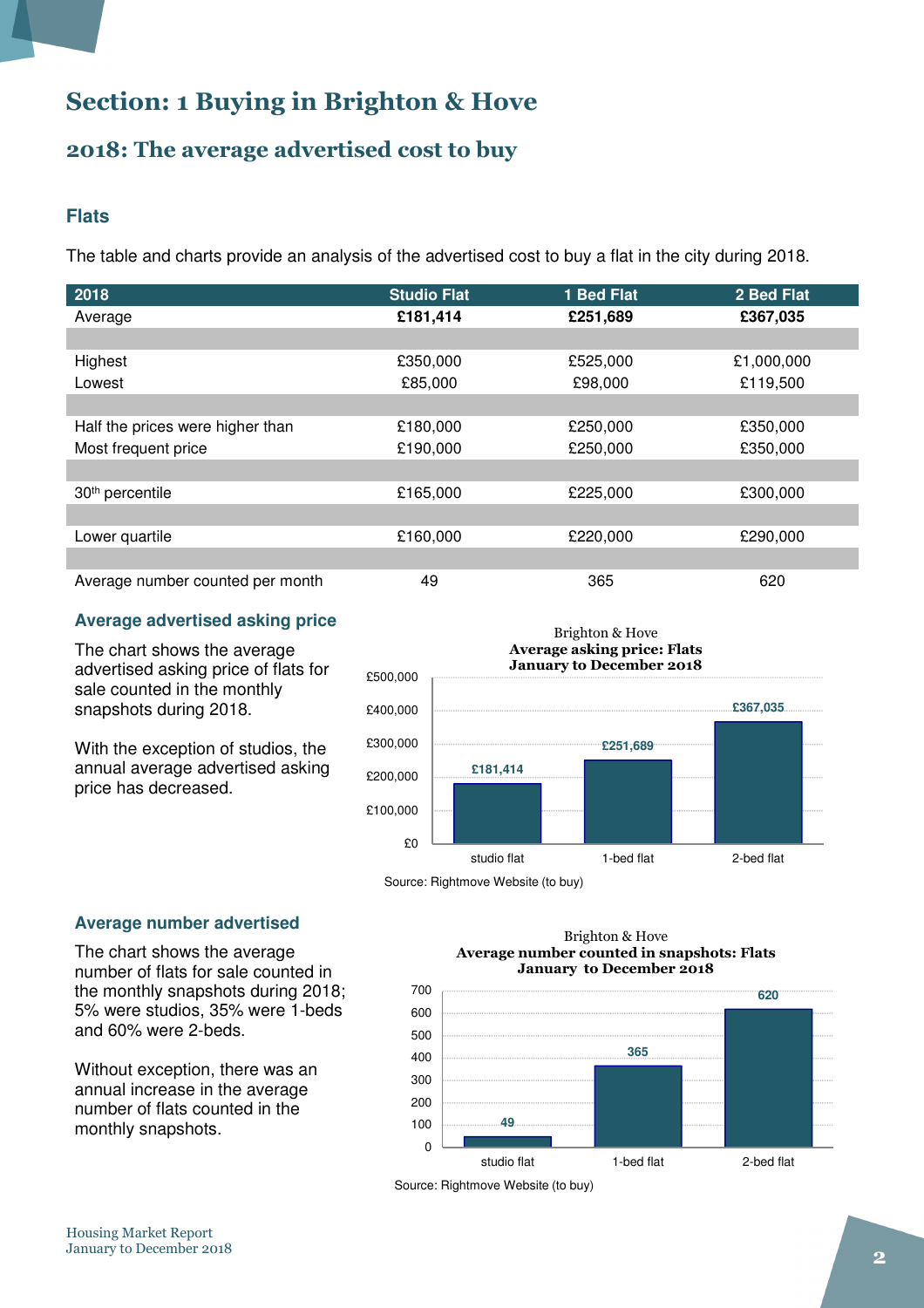#### **Houses**

The table and charts provide an analysis of the advertised cost to buy a house in the city during 2018.

| 2018                             | 2 Bed House | <b>3 Bed House</b> | <b>4 Bed House</b> |
|----------------------------------|-------------|--------------------|--------------------|
| Average                          | £396,568    | £495,226           | £690,730           |
|                                  |             |                    |                    |
| Highest                          | £715,000    | £1,600,000         | £3,000,000         |
| Lowest                           | £92,000     | £200,000           | £175,000           |
|                                  |             |                    |                    |
| Half the prices were higher than | £395,000    | £475,000           | £649,950           |
| Most frequent price              | £450,000    | £450,000           | £550,000           |
|                                  |             |                    |                    |
| 30 <sup>th</sup> percentile      | £339,955    | £400,000           | £535,000           |
|                                  |             |                    |                    |
| Lower quartile                   | £325,000    | £399,950           | £500,000           |
|                                  |             |                    |                    |
| Average number counted per month | 166         | 433                | 362                |

#### **Average advertised asking price**

The chart shows the average advertised asking price of houses for sale counted in the monthly snapshots during 2018.

Without exception the annual average advertised asking price for houses has increased.



Source: Rightmove Website (to buy)

#### **Average number advertised**

The chart shows the average number of houses for sale counted in the monthly snapshots during 2018; 17% were 2-beds, 45% were 3-beds and 38% were 4-beds.

Without exception, there was an annual increase in average number of houses counted in the monthly snapshots.





Source: Rightmove Website (to buy)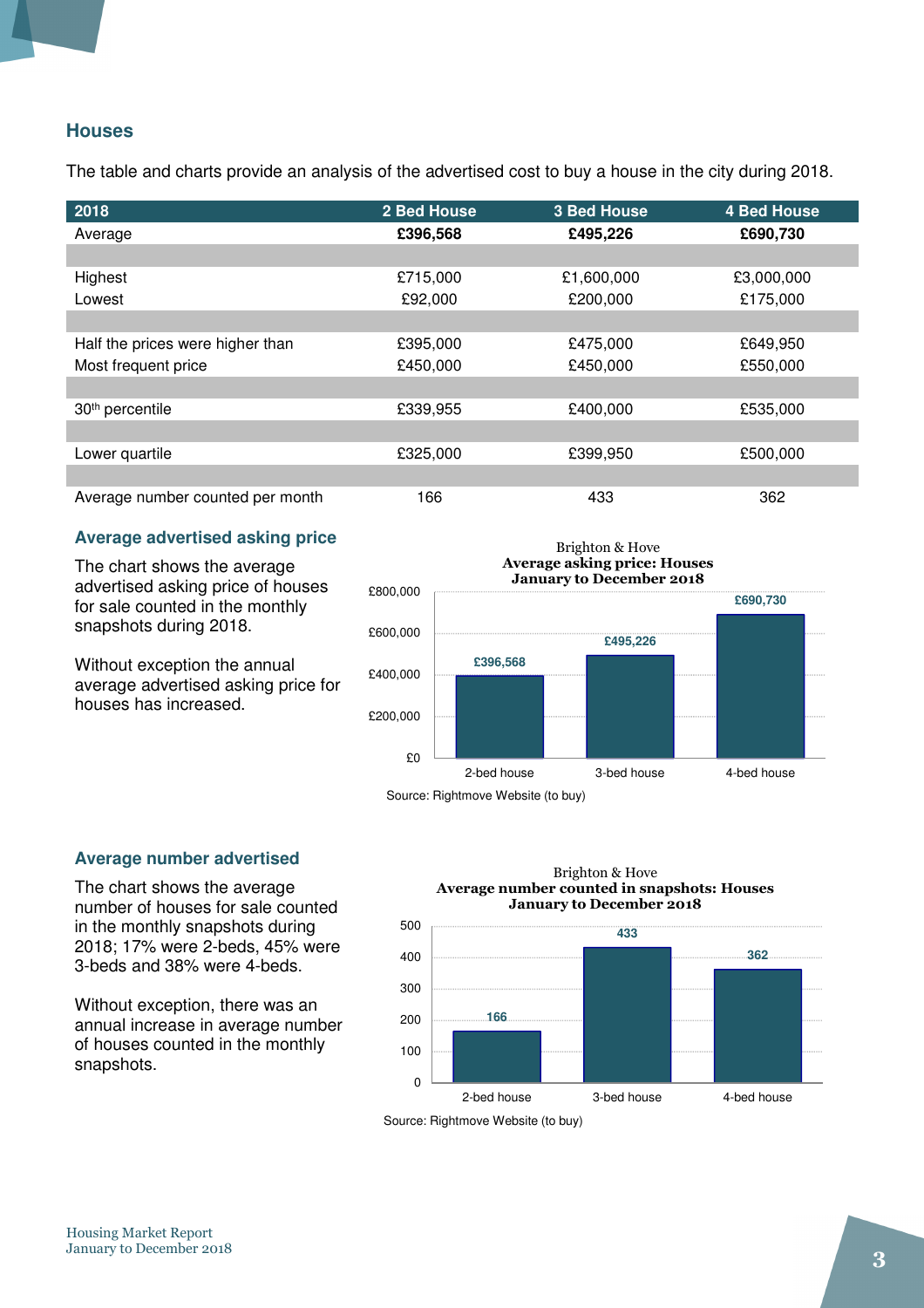### **The Affordability of buying in Brighton & Hove during 2018**

Historically, mortgage lending has usually been limited to around 3.25 times annual income.

The 2015 Brighton & Hove City Council Objectively Assessed Need for Housing report estimated that the average household income in Brighton & Hove was £38,300. However, 33% of households earn below £20,000. The average is affected by the number of very high earners in the city.



Brighton & Hove

Source: Rightmove Website (to buy)

The Median household income (where 50% of households earn less and 50% of households earn more) in the city is estimated to be £29,100. We have used this median figure to more accurately reflect the pressures on local residents.

During 2018 the average 1-bed flat in Brighton & Hove cost nearly 9 times the median household annual income and 3-bed house cost 17 times the median annual income.

Households on average incomes must have either a sizeable deposit or borrow significantly in excess of prudent mortgage limits in order to buy. If interest rates rise, it could place a serious financial strain on households who have had to borrow large sums in excess of 3.25 times their income, with every 1% increase in interest rates adding around £90 per month to a £150,000 mortgage.

Mortgage interest rates and availability have improved over recent years. However, deposits of 25% are now the norm rather than 5% required in previous years. As a result, the income required to finance a home has reduced but the deposit requirement has increase significantly.

| <b>Monthly Cost of Mortgage Repayments</b> |                       |               |               |                |                |                |
|--------------------------------------------|-----------------------|---------------|---------------|----------------|----------------|----------------|
| 2018                                       | <b>studio</b><br>flat | 1-bed<br>flat | 2-bed<br>flat | 2-bed<br>house | 3-bed<br>house | 4-bed<br>house |
| Purchase value of property                 | £181,414              | £251,689      | £367,035      | £396,568       | £495,226       | £690,730       |
| Deposit 25%                                | £45,353               | £62,922       | £91,759       | £99,142        | £123,807       | £172,683       |
| Total value of mortgage                    | £136,060              | £188,767      | £275,277      | £297,426       | £371,420       | £518,048       |
| Income required*                           | £41,865               | £58,082       | £84,700       | £91,516        | £114,283       | £159,399       |
| Repayment @ 4% **                          | £718                  | £996          | £1,453        | £1,570         | £1,960         | £2,734         |
| Repayment @ 5% **                          | £795                  | £1,104        | £1,609        | £1,739         | £2,171         | £3,028         |
| Repayment @ 6% **                          | £877                  | £1,216        | £1,774        | £1,916         | £2,393         | £3,338         |
|                                            |                       |               |               |                |                |                |

**\* Based on 3.25 x salary \*\* Based on a 75% repayment mortgage repaid over 25 years** 

In 2018 a sufficient mortgage for the average 1-bedroom flat would require an income of £58,000 per annum with a £63,000 deposit and a 3-bed home require an income of £114,000 with a £124,000 deposit.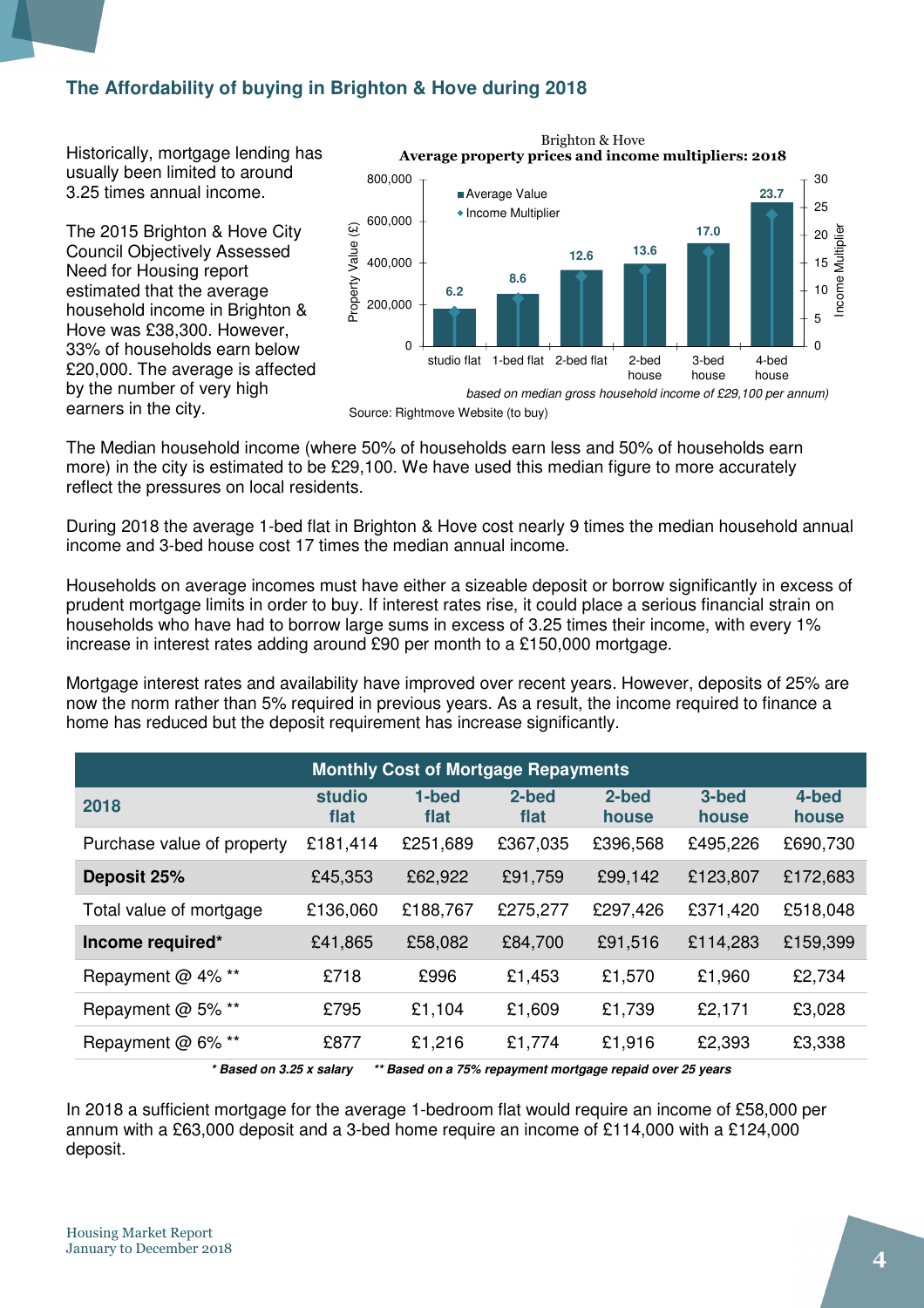### Flats: Changes in the advertised cost to buy in the city over 5 years

The charts show the changes in the number of flats advertised, in the average advertised asking price and the affordability over the last 5 years.

#### **Studio flats**





Brighton & Hove Income multipliers:



(based on median gross household income of £29,100 per annum)

#### **1-bed flats**







**2-bed flats** 





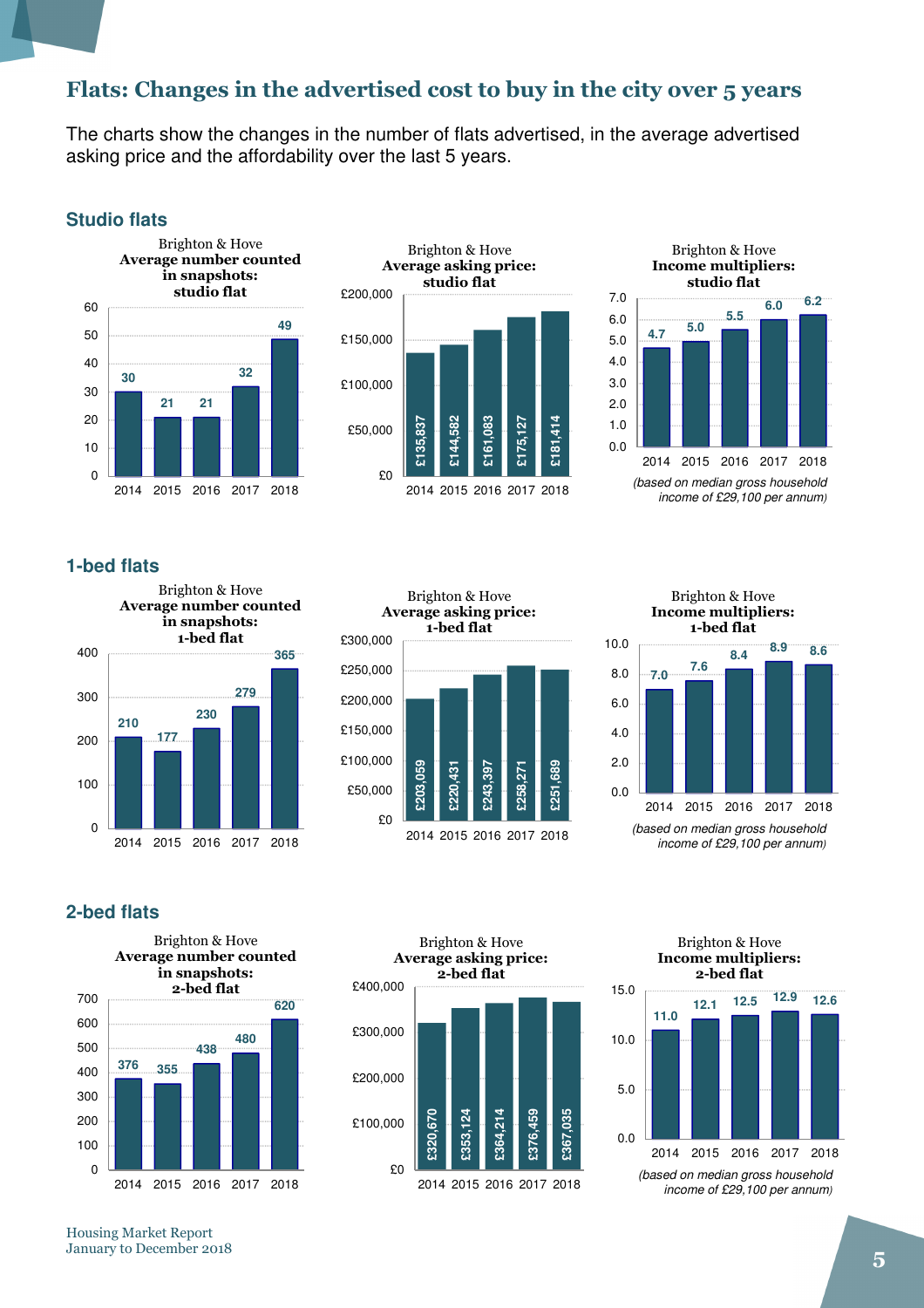### Houses: Changes in the advertised cost to buy in the city over 5 years

The charts show the changes in the number of houses advertised, in the average advertised asking price and the affordability over the last 5 years.

#### **2-bed houses**







(based on median gross household income of £29,100 per annum)

#### **3-bed houses**





**14.1 15.3 16.4 16.9 17.0** 10.0 15.0 20.0 Brighton & Hove Income multipliers: 3-bed house

0.0 2014 2015 2016 2017 2018 (based on median gross household income of £29,100 per annum)

5.0

**4-bed houses** 





Brighton & Hove Income multipliers: 4-bed house



income of £29,100 per annum)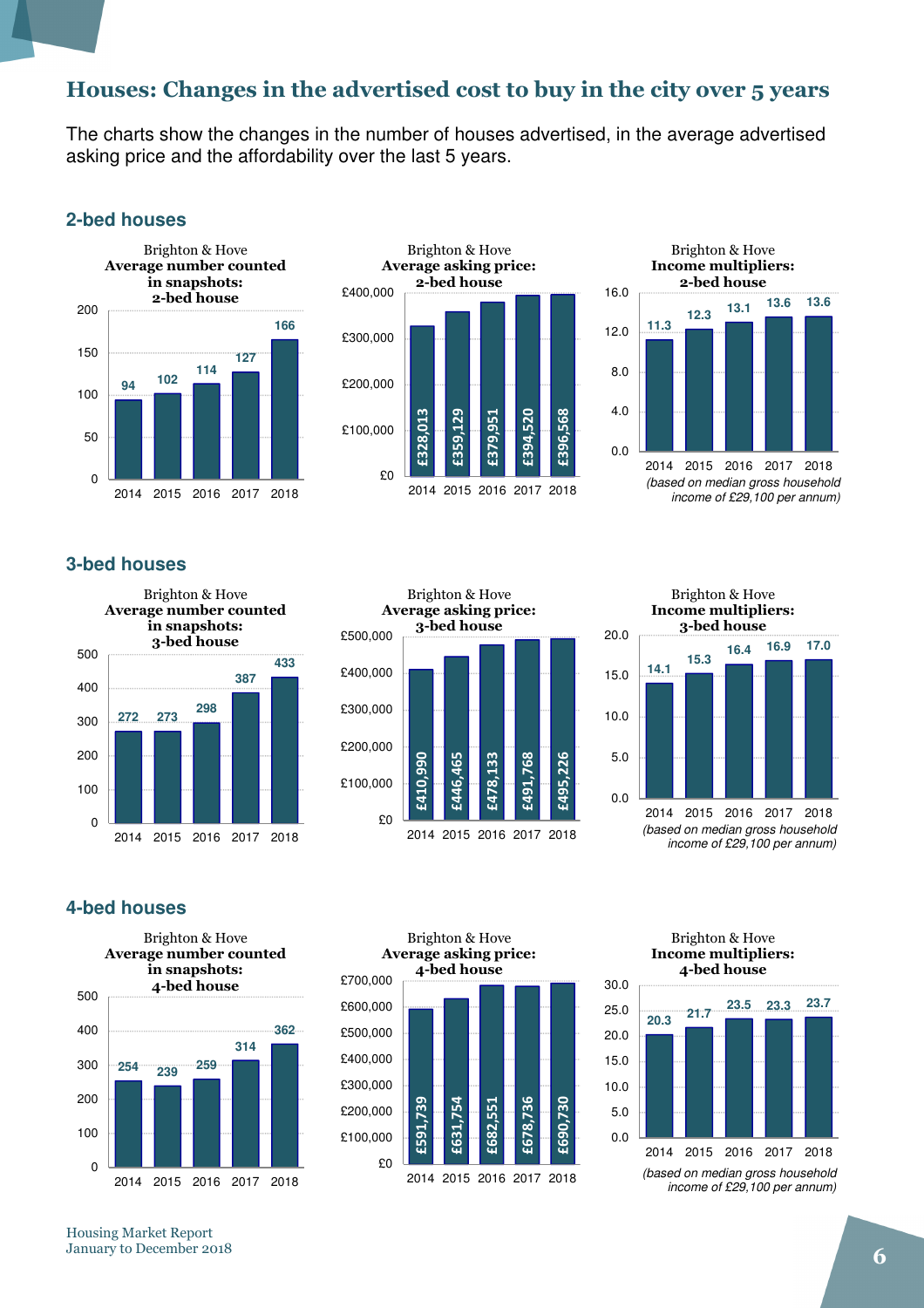### Buying in the city: average annual changes since 2014

#### **Comparing changes in the advertised cost to buy with the CPI and RPI**

0%

Studio flat

1-bed flat

2-bed flat

The chart compares the average annual advertised asking price inflation to the Consumer Price Index (CPI) and Retail Price Index (RPI).

The average annual advertised cost to buy across all the different sized properties has increased at a greater rate than both the CPI and the RPI indices.

**7.5% 5.5% 3.4% 4.9% 4.8% 3.9% 1.5% 2.4%**  $2%$  $A O$ 6% 8% 10% Brighton & Hove Average annual advertised asking price inflation: 2014 to 2018

> 2-bed house

3-bed house 4-bed house CPI RPI

#### **Change in average advertised asking price to buy**

The chart compares the average asking price of properties advertised for sale in 2018 against those advertised in 2014.

When comparing 2018 with 2014 there has been an increase in the average advertised asking price across all the different properties with studio flats showing the greatest increase.

Brighton & Hove Change in average advertised asking price: Comparison between 2014 and 2018



#### **Change in number of properties advertised to buy**

The chart compares the average number of properties advertised for sale counted in the monthly snapshots in 2018 against the number counted in 2014.

When comparing 2018 with 2014, there has been an increase in the average number of properties advertised for sale, with 2-bed houses showing the greatest increase.

Brighton & Hove Change in number of properties advertised for sale: Comparison between 2014 and 2018

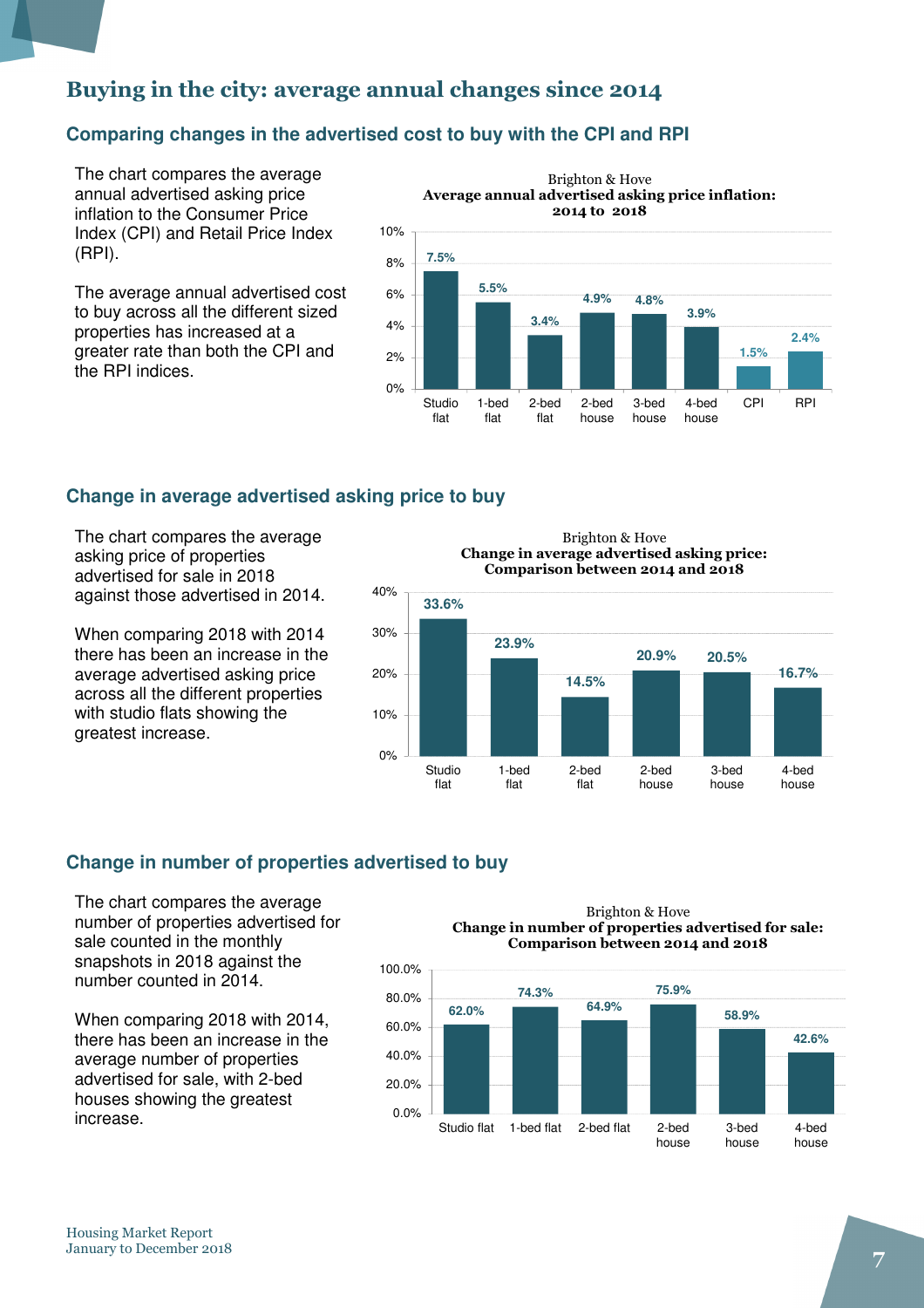### Map: Properties for sale

Average advertised asking price and average number counted in monthly snapshots

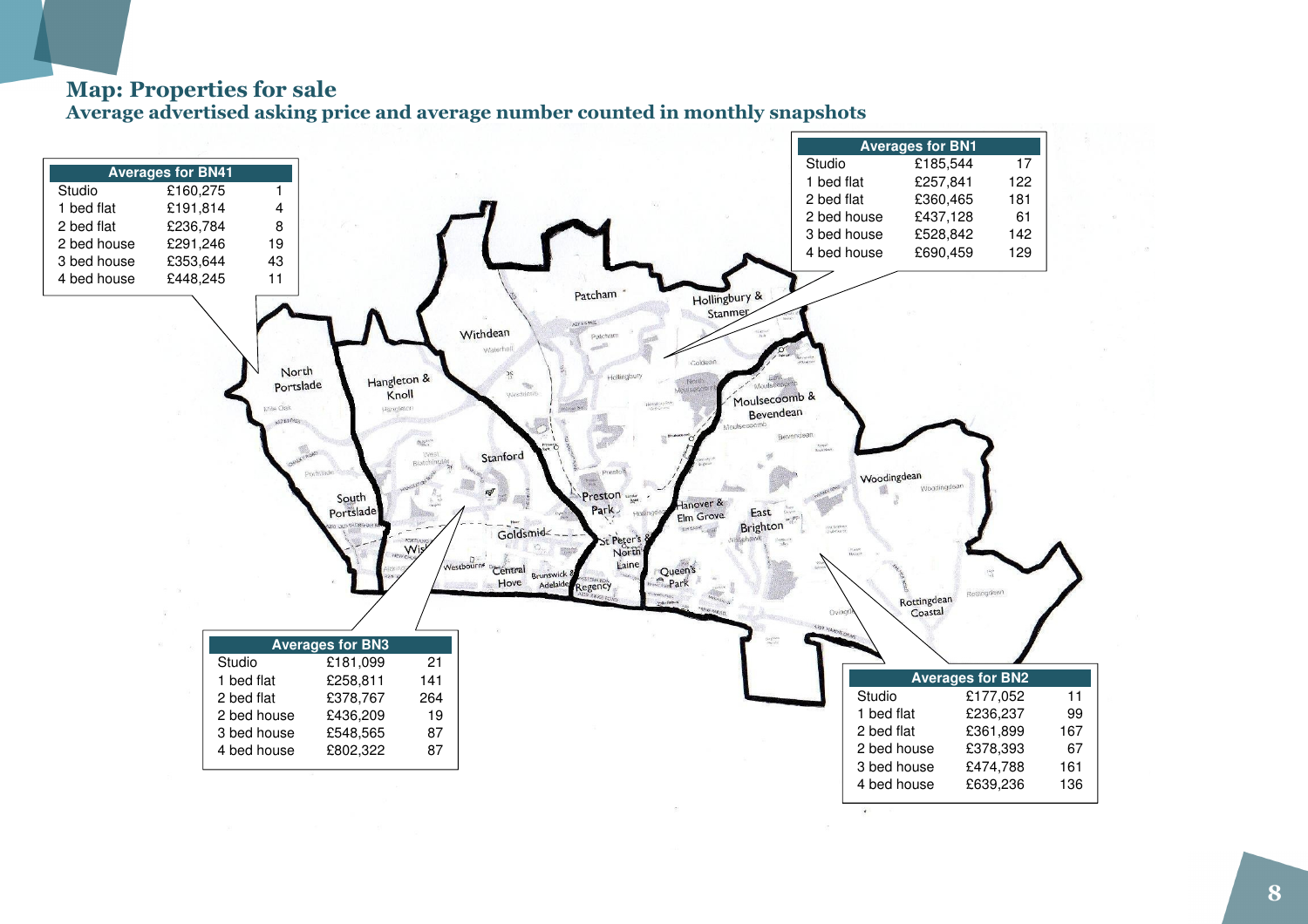## Section: 2 Renting in Brighton & Hove

### 2018: The average advertised cost to rent

#### **Flats**

The table and charts provide an analysis of the advertised cost to rent a flat in the city during 2018.

| 2018                             | <b>Studio Flat</b> | 1 Bed Flat | 2 Bed Flat |
|----------------------------------|--------------------|------------|------------|
| Average                          | £731               | £947       | £1,324     |
|                                  |                    |            |            |
| Highest                          | £1,500             | £2,383     | £3,350     |
| Lowest                           | £450               | £433       | £823       |
|                                  |                    |            |            |
| Half the prices were higher than | £715               | £900       | £1,250     |
| Most frequent price              | £750               | £850       | £1,250     |
|                                  |                    |            |            |
| 30th percentile                  | £675               | £850       | £1,150     |
|                                  |                    |            |            |
| Lower quartile                   | £650               | £850       | £1,150     |
|                                  |                    |            |            |
| Average number counted per month | 77                 | 223        | 356        |

#### **Average advertised asking price**

The chart shows the average advertised rent of flats counted in the monthly snapshots during 2018.

Without exception, the annual average advertised cost to rent a flat has increased.



Source: Rightmove Website (to rent)

#### **Average number advertised**

The chart shows the average number of flats for rent counted in the monthly snapshots during 2018. 12% were studios, 34% were 1 beds and 54% were 2-beds.

Without exception there was an annual decrease in the average number of flats counted in the monthly snapshots.

Brighton & Hove Average number counted in snapshots: Flats January to December 2018



Source: Rightmove Website (to rent)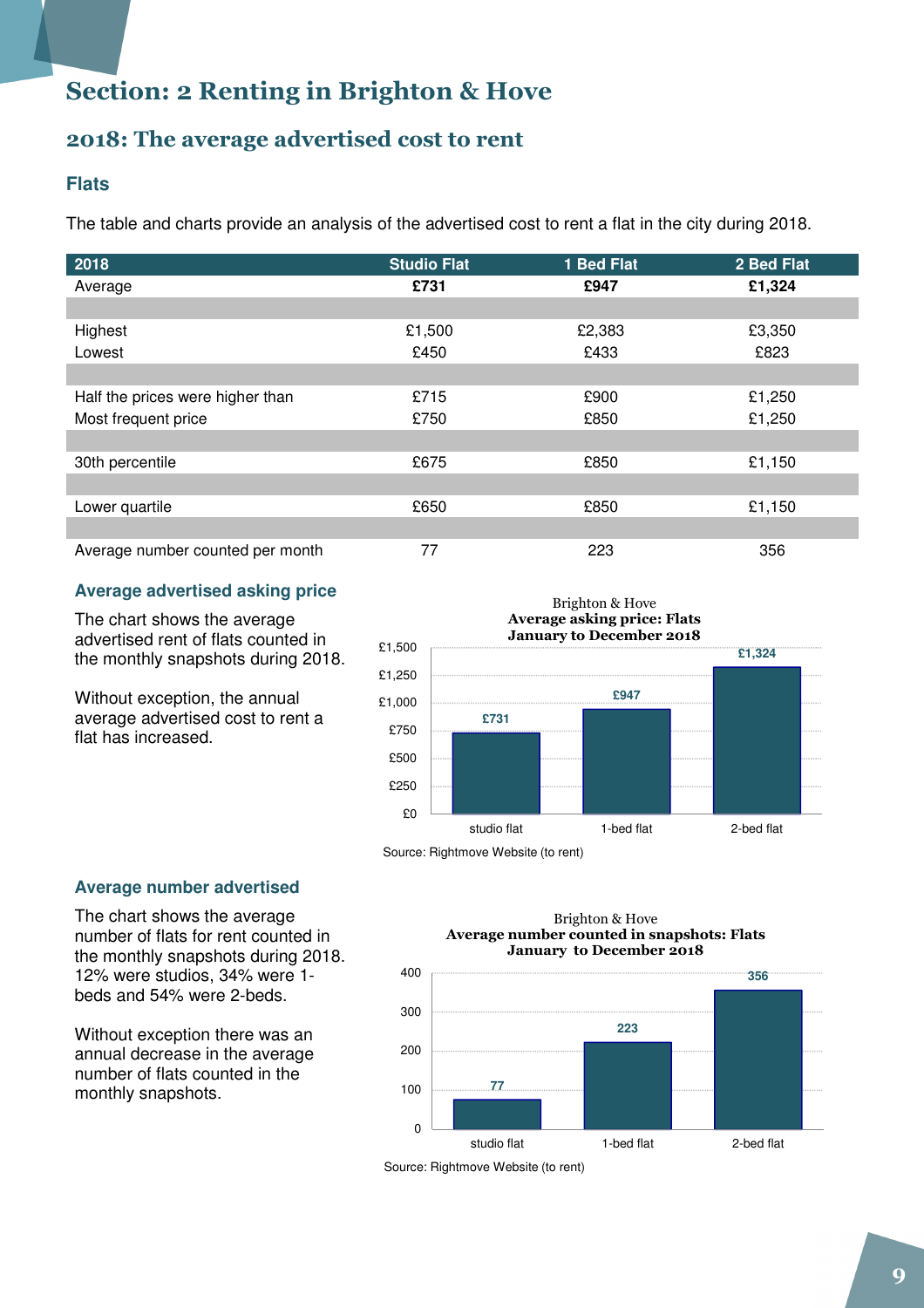#### **Houses**

The table and charts provide an analysis of the advertised cost to rent a house in the city during 2018.

| 2018                             | 2 Bed House | <b>3 Bed House</b> | <b>4 Bed House</b> |
|----------------------------------|-------------|--------------------|--------------------|
| Average advertised rent          | £1,325      | £1,603             | £2,199             |
|                                  |             |                    |                    |
| Highest                          | £2,773      | £3,500             | £5,000             |
| Lowest                           | £895        | £995               | £1,150             |
|                                  |             |                    |                    |
| Half the prices were higher than | £1,300      | £1,550             | £2,201             |
| Most frequent price              | £1,350      | £1,500             | £2,000             |
|                                  |             |                    |                    |
| 30th percentile                  | £1,225      | £1,425             | £1,976             |
|                                  |             |                    |                    |
| Lower quartile                   | £1,200      | £1,395             | £1,906             |
|                                  |             |                    |                    |
| Average number counted per month | 42          | 82                 | 80                 |

#### **Average advertised asking price**

The chart shows the average advertised rent for houses counted in the monthly snapshots during 2018.

With the exception of 2-bed houses, the annual average advertised cost to rent a house has increased.



Source: Rightmove Website (to rent)

#### **Average number advertised**

The chart shows the average number of houses for rent counted in the monthly snapshots during 2018. 21% were 2-beds, 40% of houses were 3-beds and 39% were 4-beds.

With the exception of 2-bed houses, there was an annual decease in the average number of houses for rent counted in the monthly snapshots.

Brighton & Hove Average number counted in snapshots: Houses January to December 2018



Source: Rightmove Website (to rent)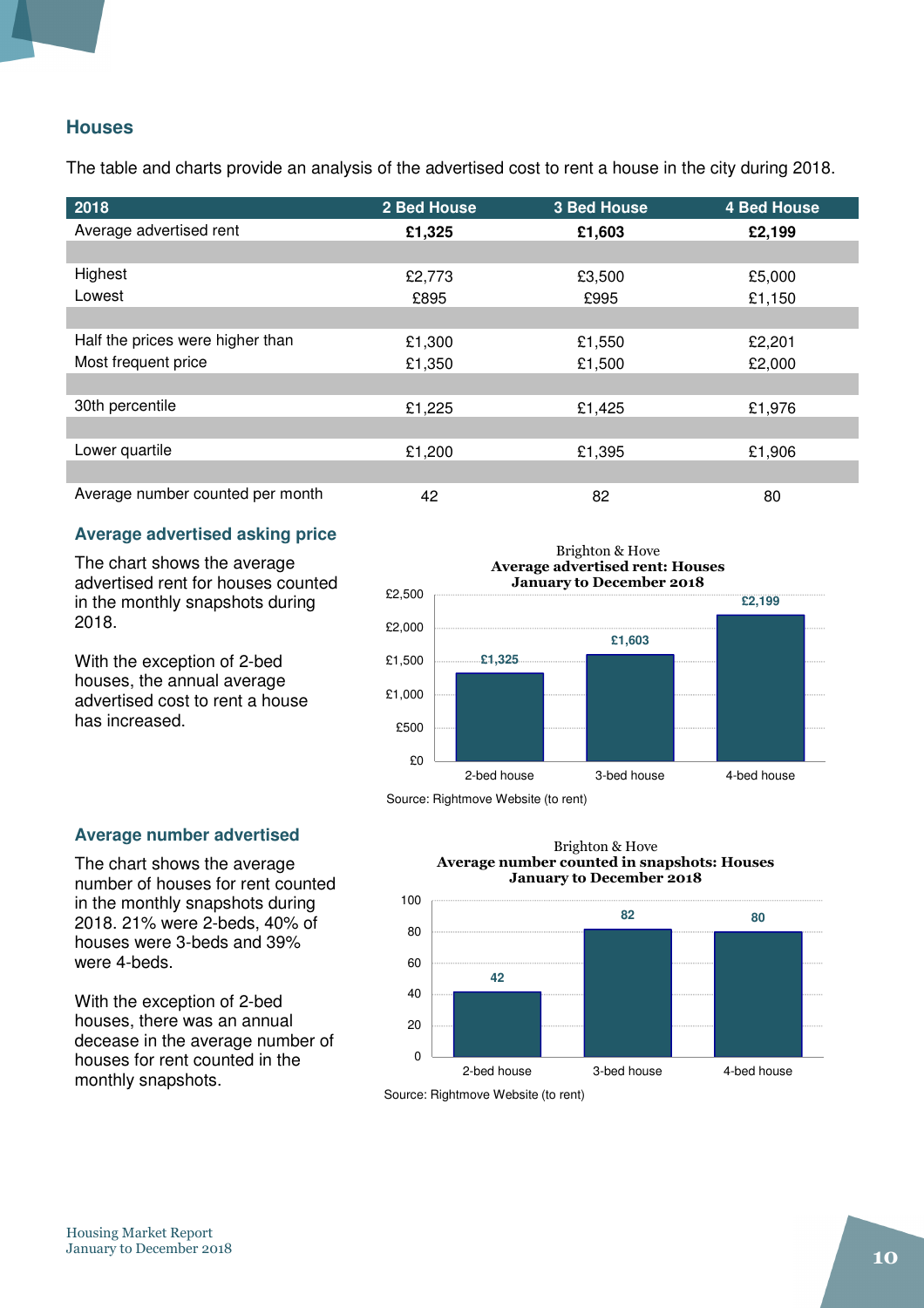| <b>Private Sector Rent Levels and Mortgage Comparison</b> |                                  |       |                                      |                                         |                                        |  |
|-----------------------------------------------------------|----------------------------------|-------|--------------------------------------|-----------------------------------------|----------------------------------------|--|
|                                                           | 2018                             |       | <b>Rent Compared to Mortgage *</b>   |                                         |                                        |  |
| <b>Property</b>                                           | <b>Average Rent</b><br>per Month |       | <b>Equivalent</b><br><b>Mortgage</b> | <b>Annual Income</b><br><b>Required</b> | Rent as a % of<br><b>Purchase Cost</b> |  |
| <b>Studio</b>                                             | £                                | 731   | £125,124                             | £38,500                                 | 69.0%                                  |  |
| 1 Bed Flat                                                | £                                | 947   | £162,057                             | £49,864                                 | 64.4%                                  |  |
| 2 Bed Flat                                                | £                                | 1,324 | £226,535                             | £69,703                                 | 61.7%                                  |  |
| 2 Bed House                                               | £                                | 1,325 | £226,679                             | £69,747                                 | 57.2%                                  |  |
| 3 Bed House                                               | £                                | 1,603 | £274,236                             | £84,380                                 | 55.4%                                  |  |
| 4 Bed House                                               | £                                | 2,199 | £376,106                             | £115,725                                | 54.5%                                  |  |

#### **Rent & Mortgage Comparison**

**\* Assuming a mortgage at 3.25 times income over 25 years with 5% interest** 

A household renting an average 1-bed flat would be paying £947 per month in rent, which is equivalent to the monthly repayment cost of a £162,057 mortgage. Traditionally, a mortgage of this amount would require an income of £49,864 to finance, 71% above the city average.

During 2003 rents averaged at around 80% of what a mortgage would be on that home. However, prices have risen quicker than rents resulting in rents now covering around 60% of purchase value, and this is before factoring in managing agent fees, maintenance, and other costs. Buy to Let investors should undertake careful financial appraisals to ensure they will receive sufficient returns.

#### **Rent & Housing Benefit Comparison**

The Local Housing Allowance (LHA) is a standard housing benefit rate based on the number of people in the household and the number of rooms that the household needs.

The LHA is a maximum amount payable, which may be reduced due to income and savings.

The local housing allowance is less than all average rents which could reduce the chances of those on benefits finding an affordable home.



Brighton & Hove

Note: The housing benefit local housing allowance calculation is based on the number of bedrooms required, as all tenants are entitled to a kitchen and bathroom

Source: Rightmove Website (to rent) / BRMA Local Housing Allowance Rates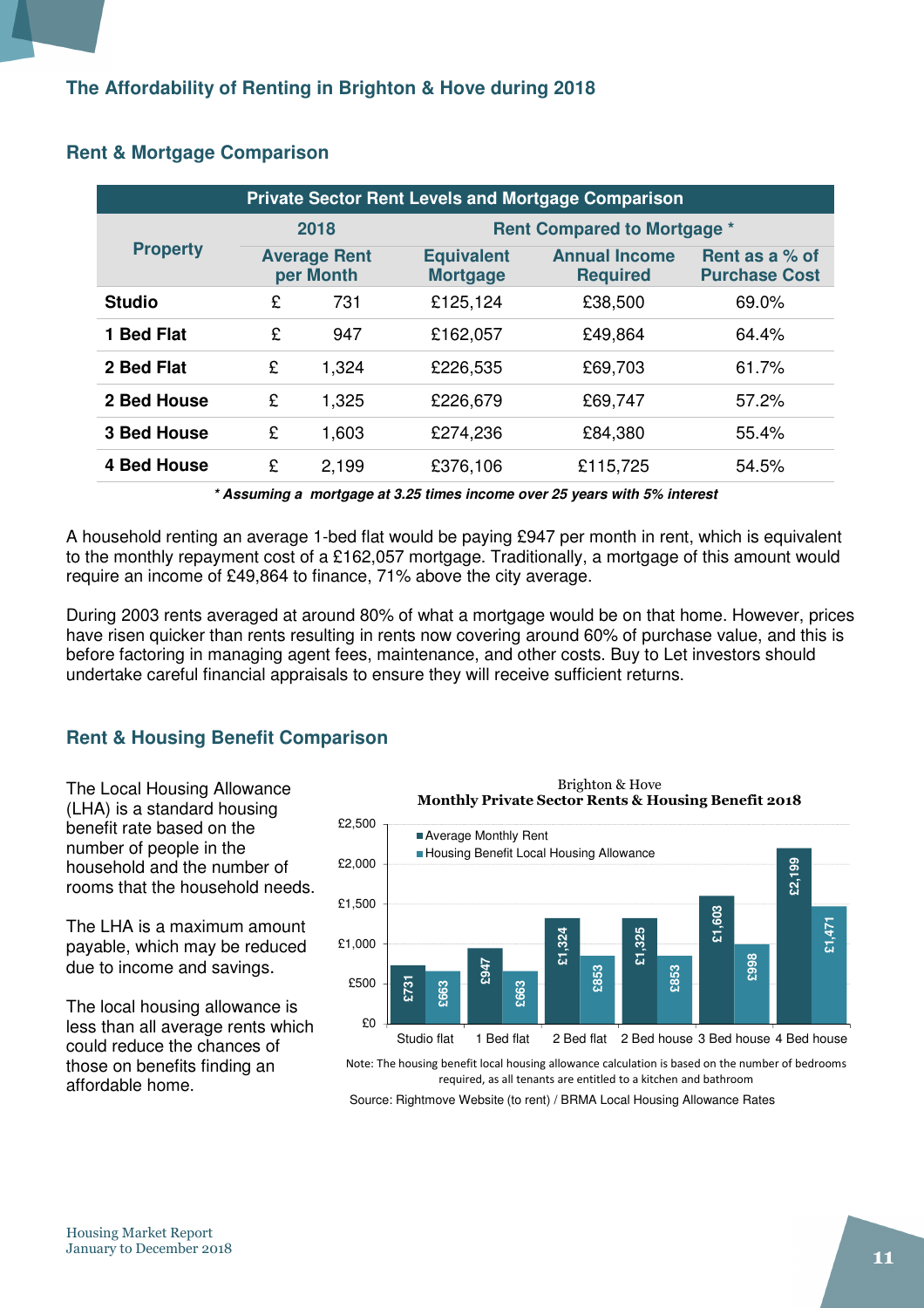### Flats: Changes in the advertised cost to buy in the city over 5 years

The charts show the changes in the number of flats advertised, in the average advertised asking price and the affordability over the last 5 years.

#### **Studio flats**





Brighton & Hove Percentage of income based on average rental prices: studio flat



(based on median gross household income of £29,100 per annum)

#### **1-bed flats**





Brighton & Hove Percentage of income based on average rental prices: 1-bed flat



#### **2-bed flats**



**£1,182 £1,256 £1,306 £1,318 £1,324**   $$0$ £200 £400 £600 £800 £1,000 £1,200 £1,400 Brighton & Hove Average asking price: 2-bed flat

2014 2015 2016 2017 2018

Brighton & Hove Percentage of income based on average rental prices: 2-bed flat

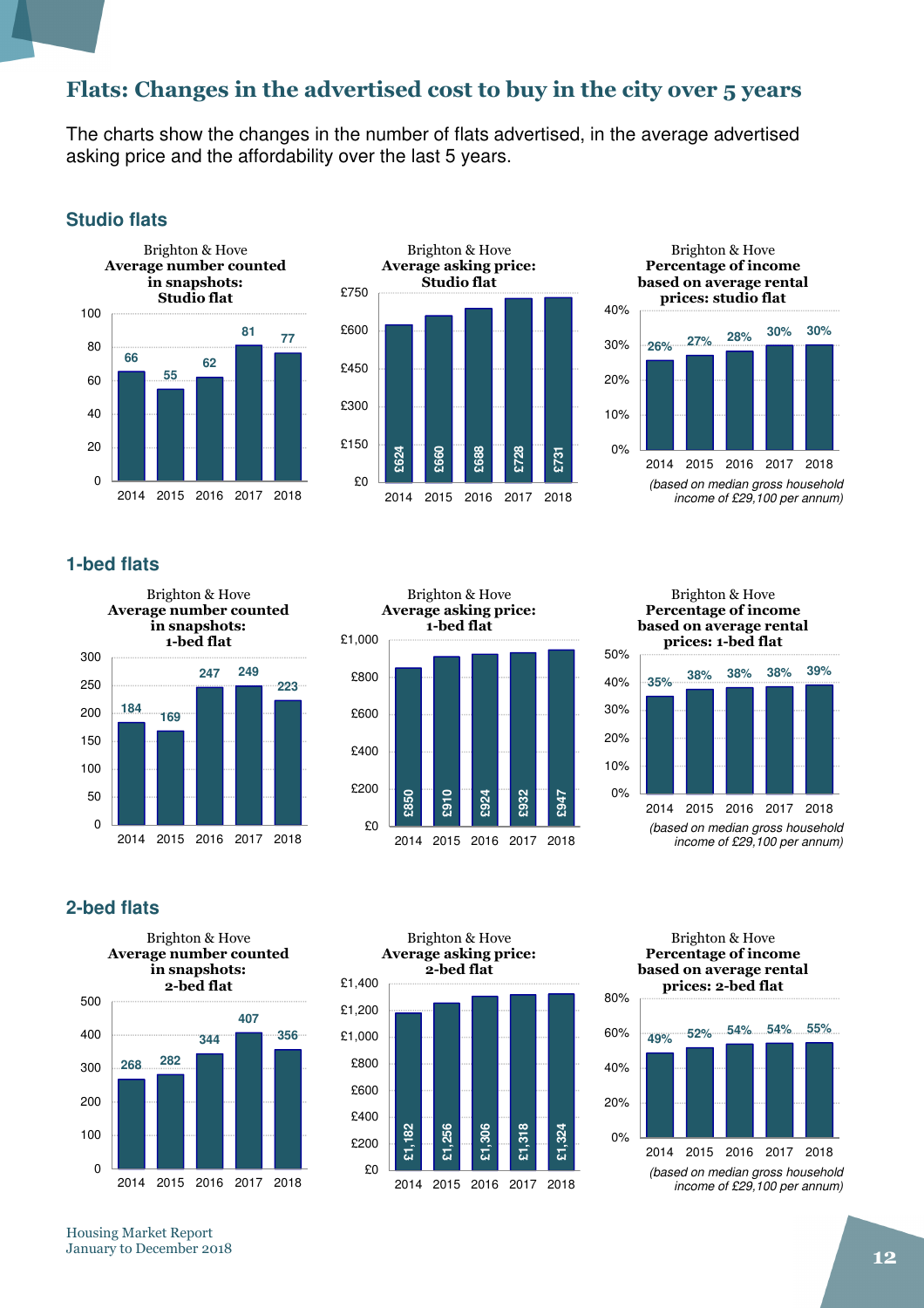### Houses: Changes in the advertised cost to buy in the city over 5 years

The charts show the changes in the number of houses advertised, in the average advertised asking price and the affordability over the last 5 years.

#### **2-bed houses**









(based on median gross household income of £29,100 per annum)

#### **3-bed houses**





Brighton & Hove Percentage of income based on average rental prices: 3-bed house



**4-bed houses** 





Brighton & Hove Percentage of income based on average rental

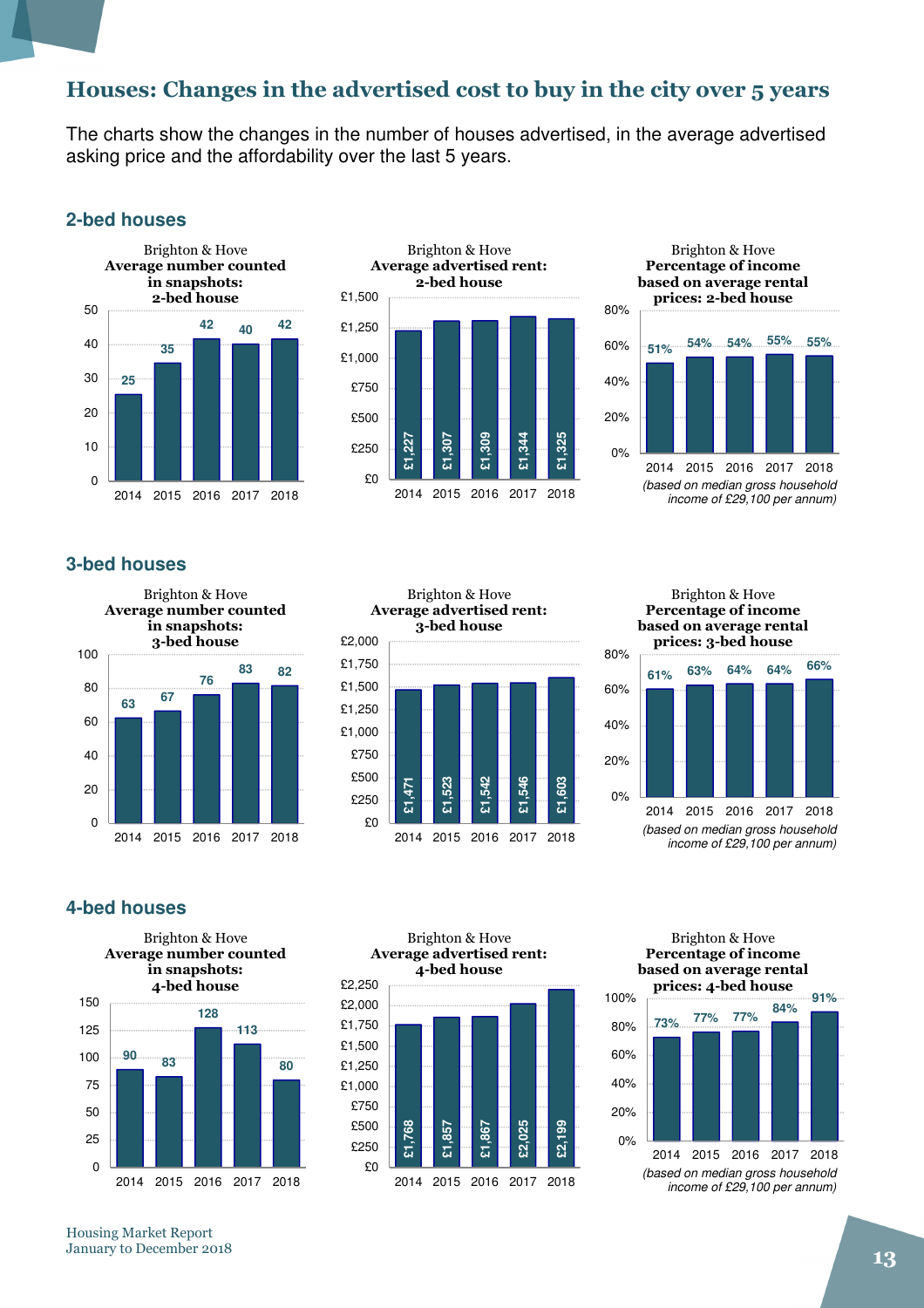### Changes in the average advertised cost to rent since 2014

#### **Comparing changes in the advertised cost to rent with the CPI and RPI**

The chart compares the average annual rent inflation to the Comsumer Price Index (CPI) and Retail Price Index (RPI).

The average annual advertised cost to rent all the different sized properties has increased at a greater rate than the CPI index.

The average annual advertised cost to rent 2-bed and 3-bed houses has increased at a lower rate than the RPI.



#### **Change in average advertised asking price for rent**

The chart compares the average advertised cost to rent properties counted in the monthly snapshots in 2018 against the average cost to rent in 2014.

When comparing 2018 with 2014 there has been an increase in the average advertised cost to rent across all the different sized properties with 4-bed houses showing the greatest increase.

Brighton & Hove Change in advertised rental price: Comparison between 2014 and 2018



#### **Change in number of properties advertised for rent**

The chart compares the average number of properties counted in the monthly snapshots in 2018 against the number counted in 2014.

With the exception of 4-bed houses, when comparing 2018 with 2014 there has been an increase in the average number of properties advertised for rent, with 2-bed houses showing the greatest increase.

Brighton & Hove Change in number of properties advertised for rent: Comparison between 2014 and 2018

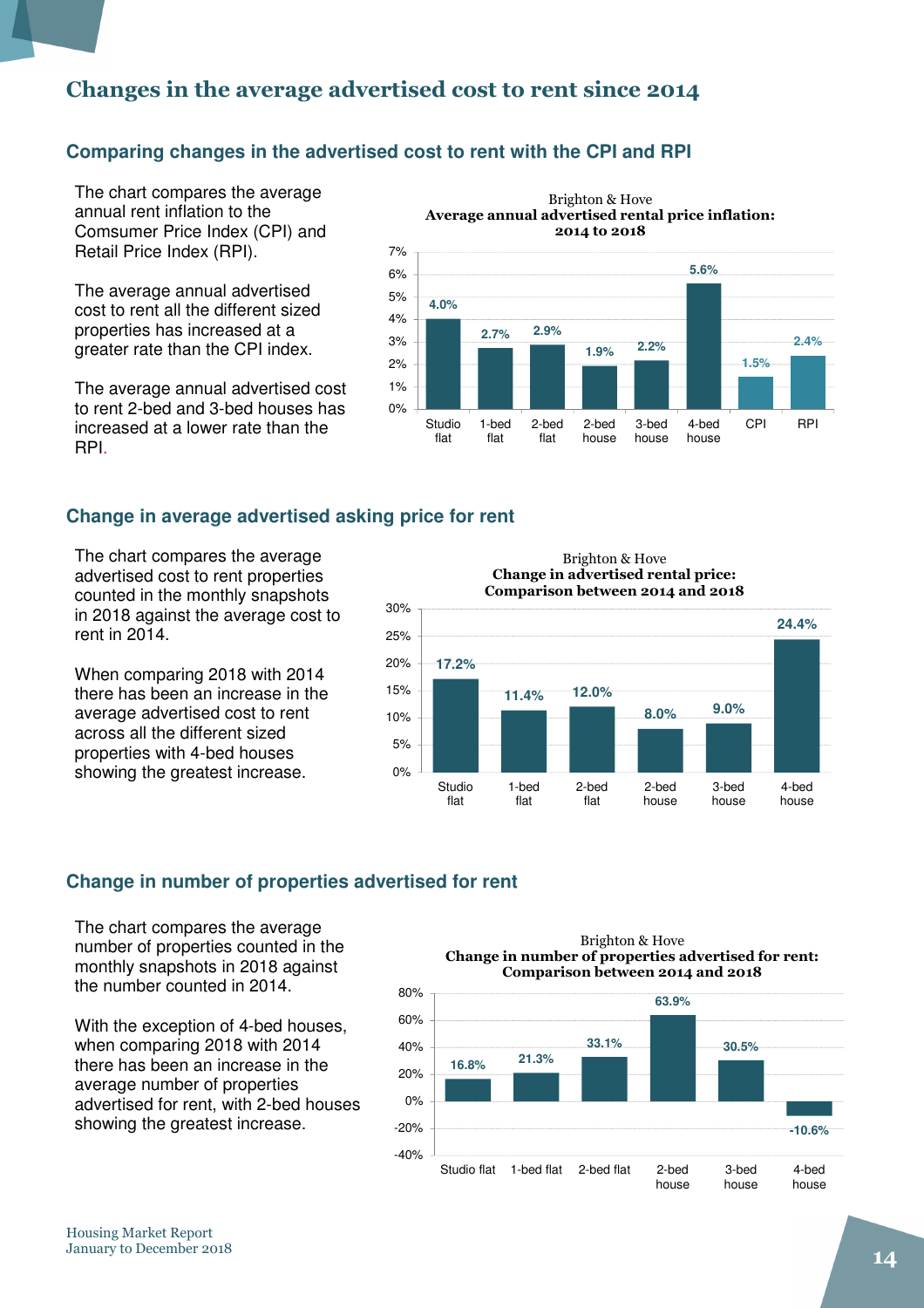### Map: Properties for rent

Average advertised asking price and average number counted in monthly snapshots